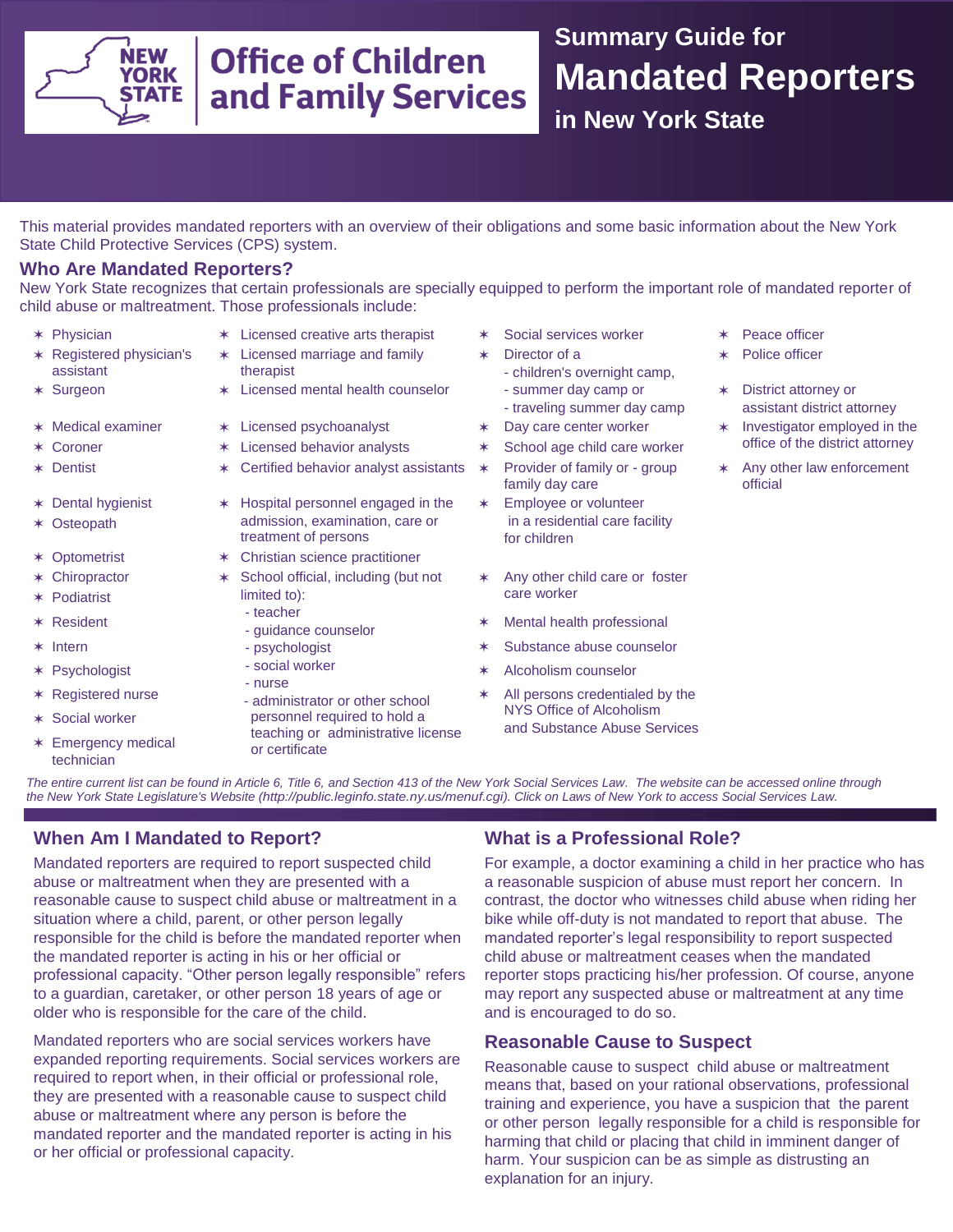

### **Summary Guide for Mandated Reporters in New York State**

#### **What Is Abuse and Maltreatment?**

#### *Abuse*

Abuse encompasses the most serious injuries and/or risk of serious injuries to children by their caregivers. An abused child is one whose parent or other person legally responsible for his or her care inflicts serious physical injury upon the child, creates a substantial risk of serious physical injury, or commits a sex offense against the child. Abuse also includes situations where a parent or other person legally responsible knowingly allows someone else to inflict such harm on a child.

### *Maltreatment (Includes Neglect)*

Maltreatment means that a child's physical, mental or emotional condition has been impaired, or placed in imminent danger of impairment, by the failure of the child's parent or other person legally responsible to exercise a minimum degree of care by:

- ✶ failing to provide sufficient food, clothing, shelter, education;
	- **or**
- ✶ failing to provide proper supervision, guardianship, or medical care *(refers to all medical issues, including dental, optometric, or surgical care)*; or
- ✶ inflicting excessive corporal punishment, abandoning the child, or misusing alcohol or other drugs to the extent that the child was placed in imminent danger.

Poverty or other financial inability to provide the above is not maltreatment.

*Note: The definitions of abuse and maltreatment are different for children in residential facilities operated or licensed by the state.*

#### **How Do I Recognize Child Abuse and Maltreatment?**

The list that follows contains some common indicators of abuse or maltreatment. This list is not all-inclusive, and some abused or maltreated children may not show any of these symptoms.

#### *Indicators of Physical Abuse Can Include:*

- ✶ Injuries to the eyes or both sides of the head or body *(accidental injuries typically only affect one side of the body);*
- ✶ Frequent injuries of any kind *(bruises, cuts, and/or burns)*, especially if the child is unable to provide an adequate explanation of the cause. These may appear in distinctive patterns such as grab marks, human bite marks, cigarette burns, or impressions of other instruments;
- ✶ Destructive, aggressive, or disruptive behavior;
- ✶ Passive, withdrawn, or emotionless behavior;
- ✶ Fear of going home or fear of parent(s).

#### *Indicators of Sexual Abuse Can Include:*

- ✶ Symptoms of sexually transmitted diseases;
- ✶ Injury to genital area;
- ✶ Difficulty and/or pain when sitting or walking; Sexually suggestive, inappropriate, or promiscuous behavior or verbalization;
- ✶ Expressing age-inappropriate knowledge of sexual relations;
- ✶ Sexual victimization of other children.

#### *Indicators of Maltreatment Can Include:*

- ✶ Obvious malnourishment, listlessness, or fatigue;
- ✶ Stealing or begging for food;
- ✶ Lack of personal care—poor personal hygiene, torn and/or dirty clothes;
- ✶ Untreated need for glasses, dental care, or other medical attention;
- ✶ Frequent absence from or tardiness to school;
- ✶ Child inappropriately left unattended or without supervision.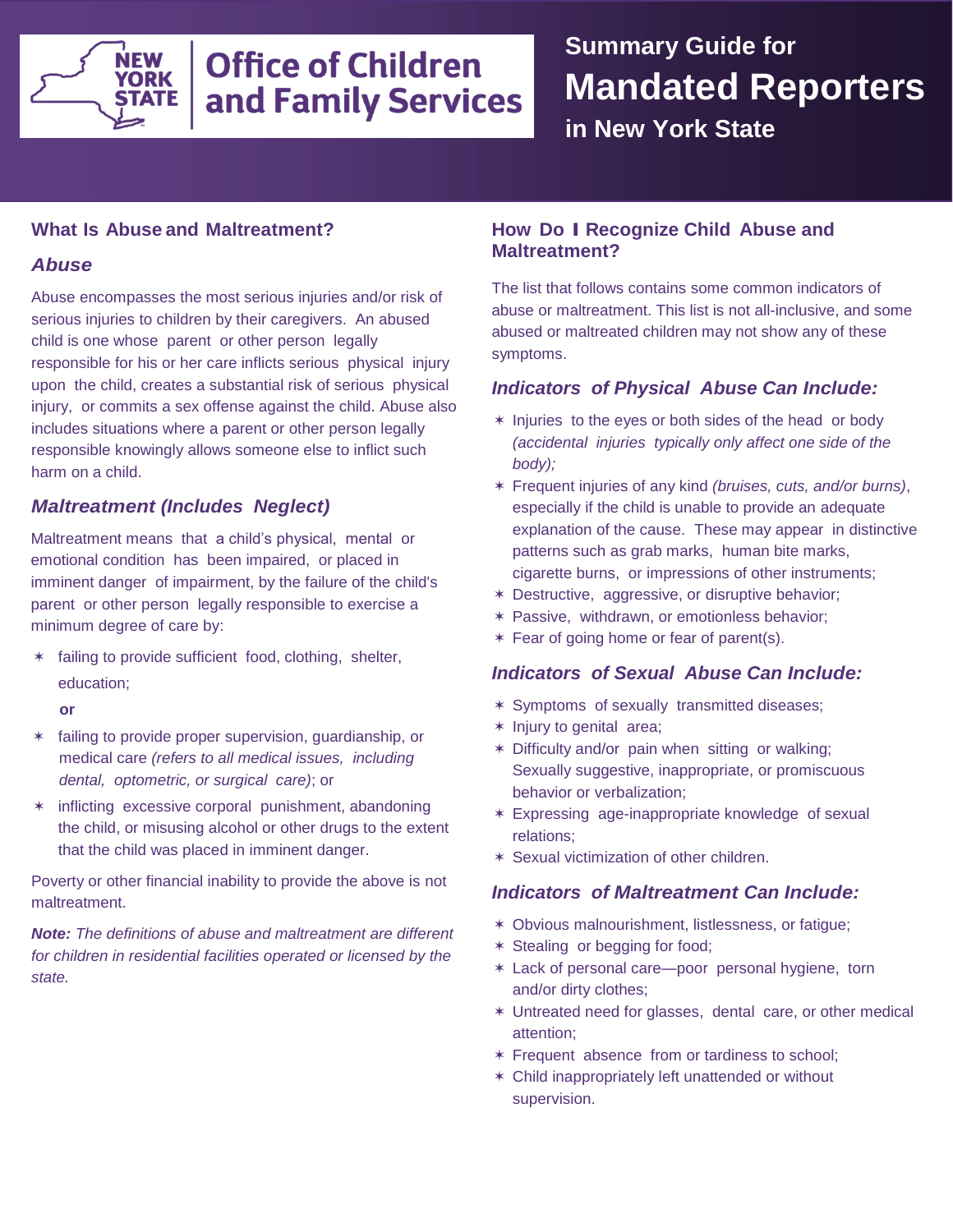

### **Summary Guide for Mandated Reporters in New York State**

#### **Where Do I Call to Make a Report?**

As soon as you suspect abuse or maltreatment, you must report your concerns by telephone to the New York Statewide Central Register of Child Abuse and Maltreatment (SCR). The SCR is open 24 hours a day, seven days a week, to receive your call. The timeliness of your call is vital to the timeliness of intervention by the local department of social services' Child Protective Services (CPS) unit. You are not required to notify the parents or other persons legally responsible either before or after your call to the SCR. In fact, in some cases, alerting the parent may hinder the local CPS investigation and adversely affect its ability to assess the safety of the children. The telephone numbers to report abuse or maltreatment by a parent, foster care or day care are:

#### **Mandated Reporter (800) 635-1522 Public Hotline (800) 342-3720 For Abuse by Institutional Staff: 1-855-373-2122**

One county runs its own child abuse hotline that may be used instead of the SCR:

#### **Onondaga County (315) 422-9701**

Oral reports to the SCR from a mandated reporter must be followed within 48 hours by a written report to the local department of social services' CPS unit on form LDSS-2221A. A copy of this form and the local mailing address can be obtained by contacting your local department of social services, or by visiting the New York State Office of Children and Family Services (OCFS) website at ocfs.ny.gov. Click on "Forms", then click on "Try a keyword search…", enter the form number in the box and click "Find". To contact your local department of social services, click here: http://ocfs.ny.gov/main/localdss.asp

#### **What Happens When I Call the SCR?**

There may be times when you have very little information on which to base your suspicion of abuse or maltreatment, but this should not prevent you from calling the SCR. A trained specialist at the SCR will help to determine if the information you are providing can be registered as a report.

The LDSS-2221A mandated reporter form can be used to help you organize the identifying or demographic information you have at your disposal. Be sure to ask the SCR specialist for the "Call I.D." assigned to the report you have made.

If the SCR staff does not register the child abuse or maltreatment report, the reason for their decision should be clearly explained to you. You may also request to speak to a supervisor, who can help make determinations in difficult or unusual cases.

#### **Local CPS Role and Responsibilities**

When a report is registered at the SCR, the local department of social services is immediately notified for investigation and follow-up. A local CPS caseworker will initiate an investigation within 24 hours.

CPS intervention consists of an evaluation of the child and other children in the home and the development of a plan to meet the needs of the child and family. If there is an immediate threat to the child's life or health, CPS may remove the child from the home.

Upon request, CPS may obtain from the mandated reporter those records that are essential to a full investigation of alleged child abuse and maltreatment for any report made by the mandated reporter. The mandated reporter must determine which records are essential to the full investigation and provide those records to CPS when requested to do so. Within 60 days of initiating the investigation, CPS will determine whether the report is indicated or unfounded. Mandated reporters may ask to be informed of the outcome of the report.

#### **Law Enforcement Referrals**

If a call to the SCR provides information about an immediate threat to a child or a crime committed against a child, but the perpetrator is not a parent or other person legally responsible for the child, the SCR staff will make a Law Enforcement Referral (LER). The relevant information will be recorded and transmitted to the New York State Police Information Network or to the New York City Special Victims Liaison Unit. This is not a CPS report, and local CPS will not be involved.